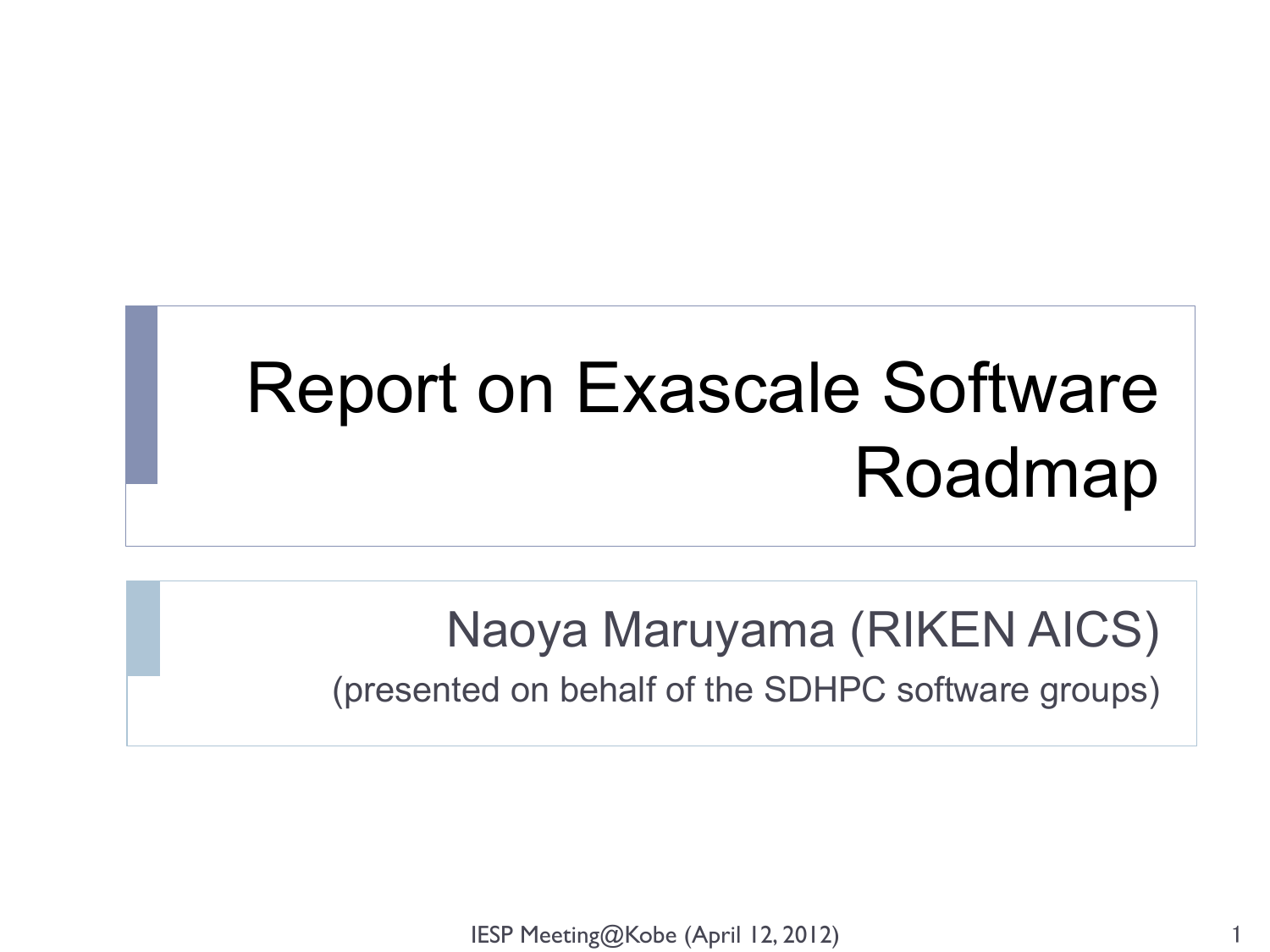# Working Groups

#### ▶ Systems Software

- ▶ Akihiro Nomura, Masaaki Shimizu, Ryosei Takano, Shunji Uno, Hiroya Matsuba, Toshihiro Konda, Takeshi Nanri, Osamu Tatebe, Hitoshi Sato, Takashi Yasui, Yoshiyuki Ohno, Hidemoto Nakada, Atsuko Takefusa, Toshio Endo, Yoshikazu Kamoshida, Shinichiro Takizawa, Hideyuki Jitsumoto
- ▶ Advisors: Taisuke Boku, Yutaka Ishikawa, Atsushi Hori, Mitaro Namiki, Shinji Sumimoto

#### ▶ Programming

- } Naoya Maruyama, Hiroyuki Takizawa, Kenjiro Taura, Tasuku Hiraishi, Atsushi Kubota, Masahiro Yasugi, Masahiro Nakao
- ▶ Advisors: Hiroshi Nakashima, Mitsuhisa Sato, Akinori Yonezawa

#### ▶ Numerical Libraries

- ▶ Takahiro Katagiri, Reiji Suda, Daisuke Takahashi, Takeshi Iwashita, Kenji Ono, Satoshi Ito
- } Advisors: Kengo Nakajima, Ryutaro Himeno, Satoshi Sekiguchi, Kimihiko Hirao, Akira Ukawa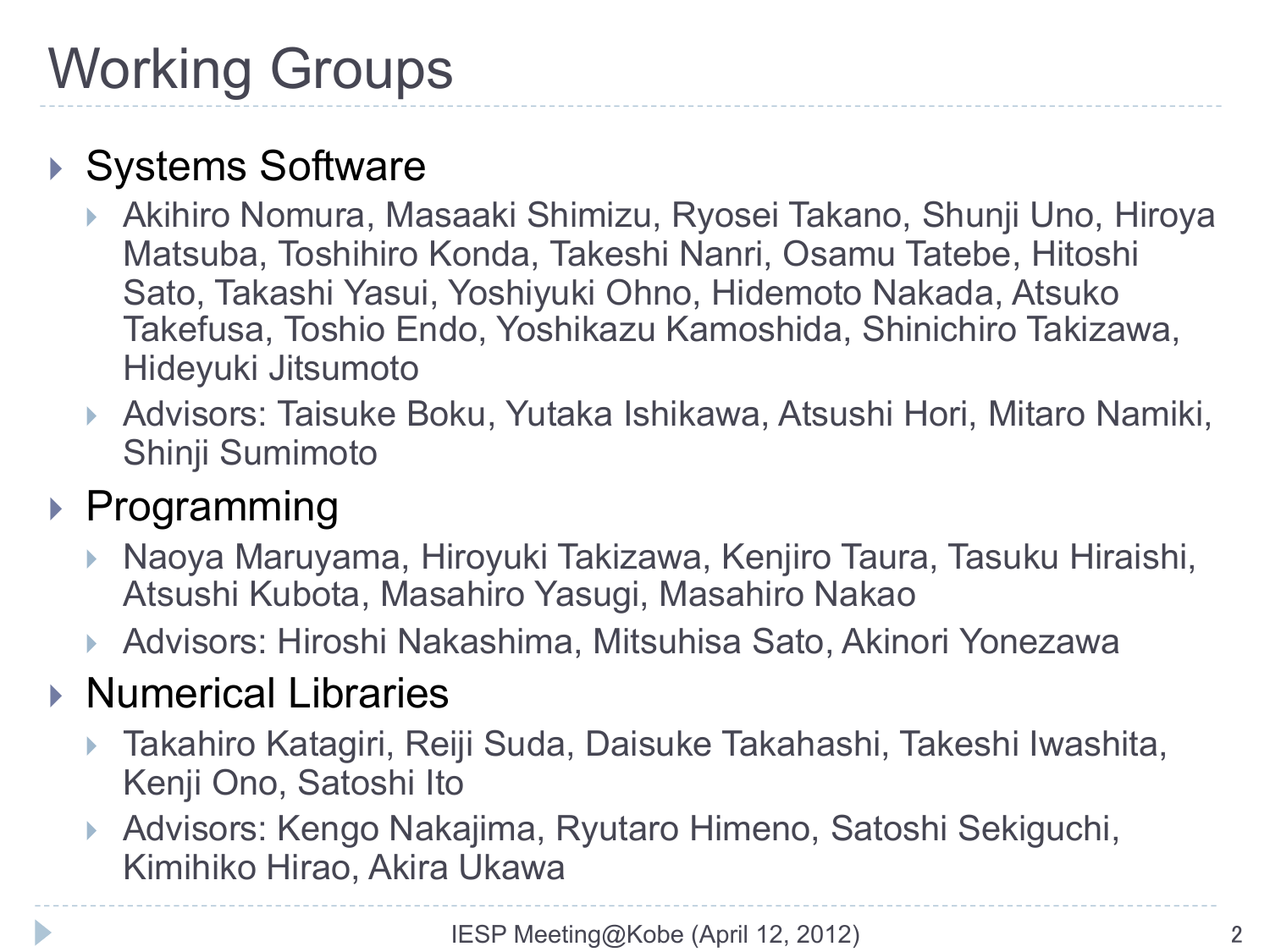### Software R&D Roadmap

- ▶ Objective: Supporting scalable, low-power, and fault-tolerant application executions
- ▶ Focused research themes
	- } *Heterogeneity*
	- } *Scalability*
	- **Memory wall**
	- } *Power*
	- } *Fault tolerance*
	- } *Productivity*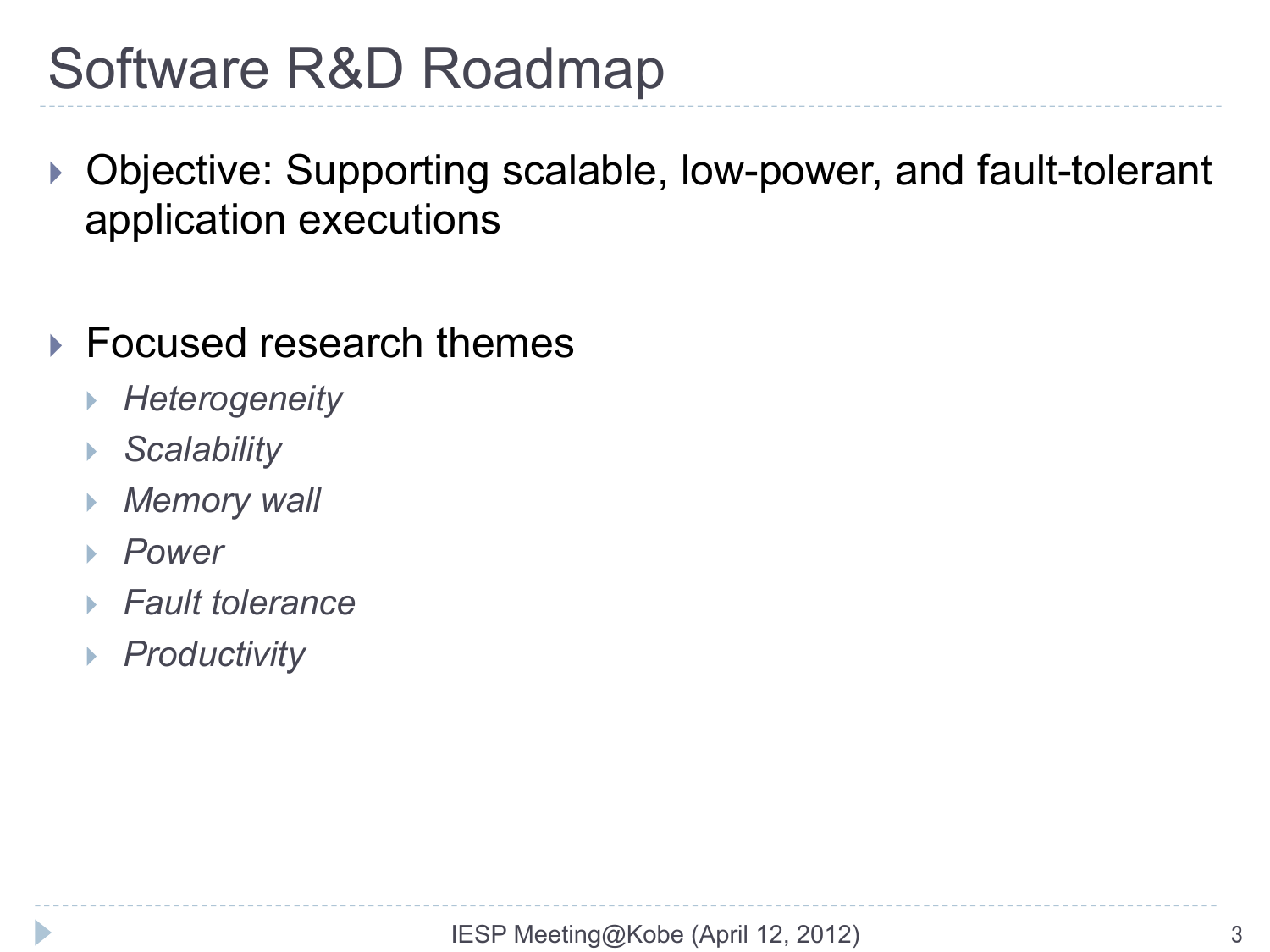### Systems Software (1)

- ▶ OS and runtime re-designed for heterogeneous architecture
	- Light-weight OS for throughput-oriented cores
	- ▶ Support of the POSIX interface?
- ▶ Scalability for O(100K)--O(1M)-node systems
	- **Removing OS noise**
	- ▶ Scalable thread management
	- Adaptive communication algorithms
- ▶ Fine-grained power control for power-provisioned systems
	- Needs standardized APIs for accessing critical data for controlling system power consumption
	- Provides interface for higher-level software layers for controlling power allocations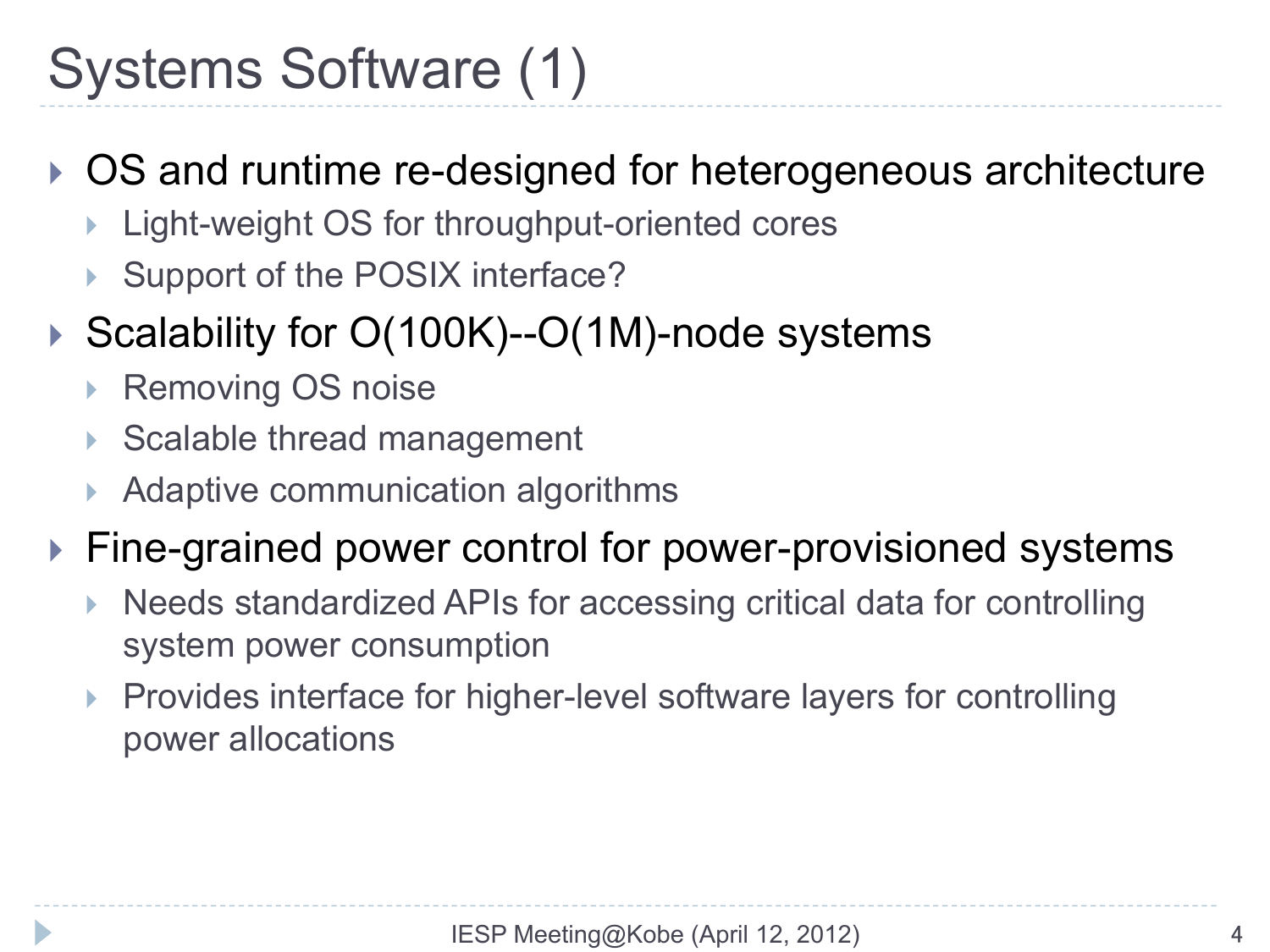### Systems Software (2)

#### **Communications**

- Low-latency, asynchronous communication libraries
- Dedicates a few cores for communications?
- Direct communications between accelerators

#### ▶ Scalable I/O

- } High-level I/O libraries (e.g., PnetCDF, netCDF4, HDF5)
- Scalable fault-tolerant parallel file systems
- } Node-local NVRAM

#### ▶ Fault resilience framework

- } API for fault detection and notification
- Scalable checkpointing using local NVRAM

Needs to work with international communities for standardized common APIs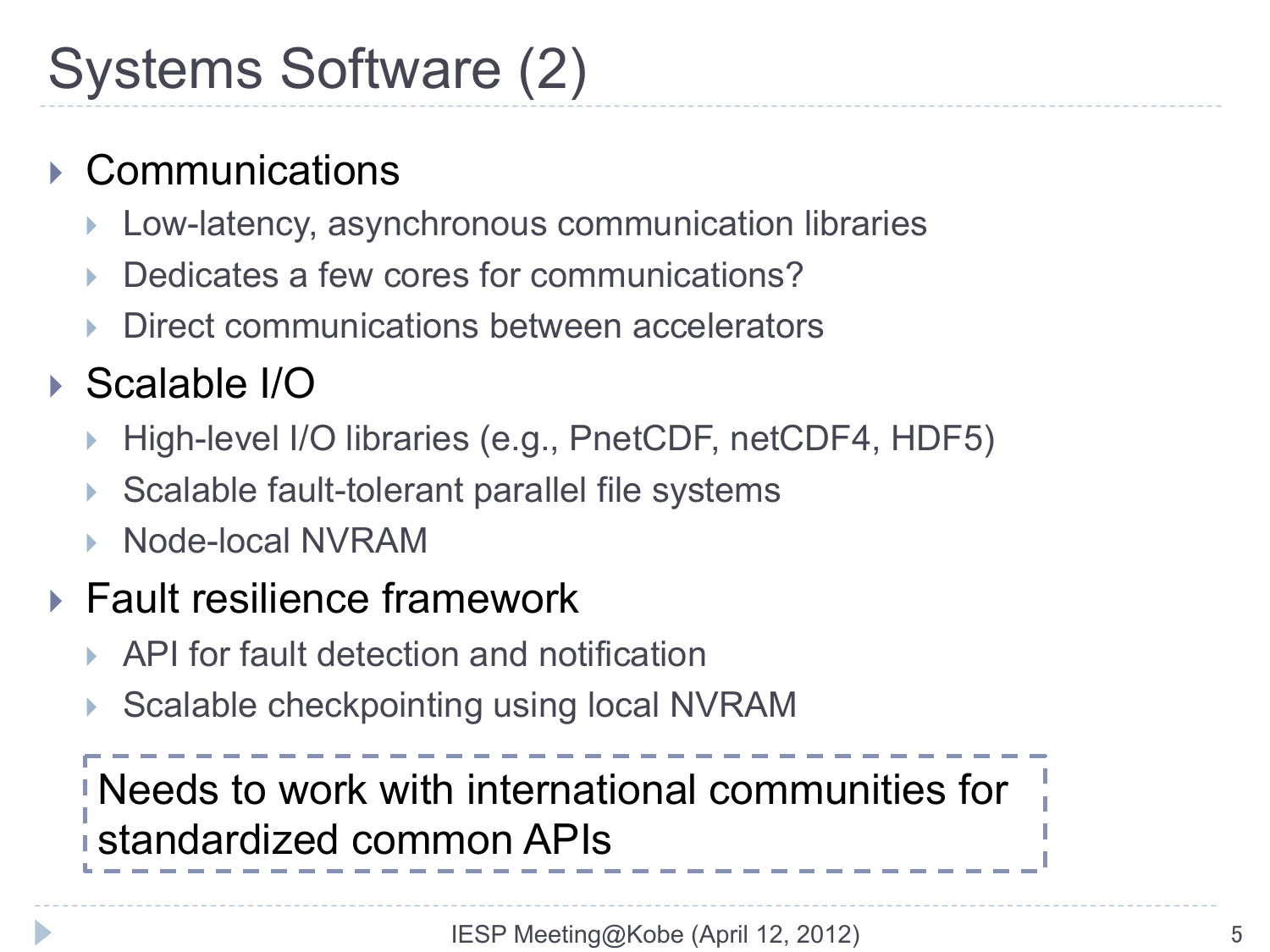# Programming

Future-proof programming models supporting:

- ▶ Heterogeneity
	- ▶ Portable, productive programming models
- ▶ Scalability
	- ▶ Programming models and interfaces for hierarchical algorithms
- ▶ Memory wall
	- ▶ PGAS-like programming models for deep memory hierarchy
- } FT
	- Allows programmers to express critical and non-critical data  $\rightarrow$ Reduced checkpoint image size by selectively checkpointing critical data
- ▶ Power
	- ▶ Programming interface/model for fine-grained power control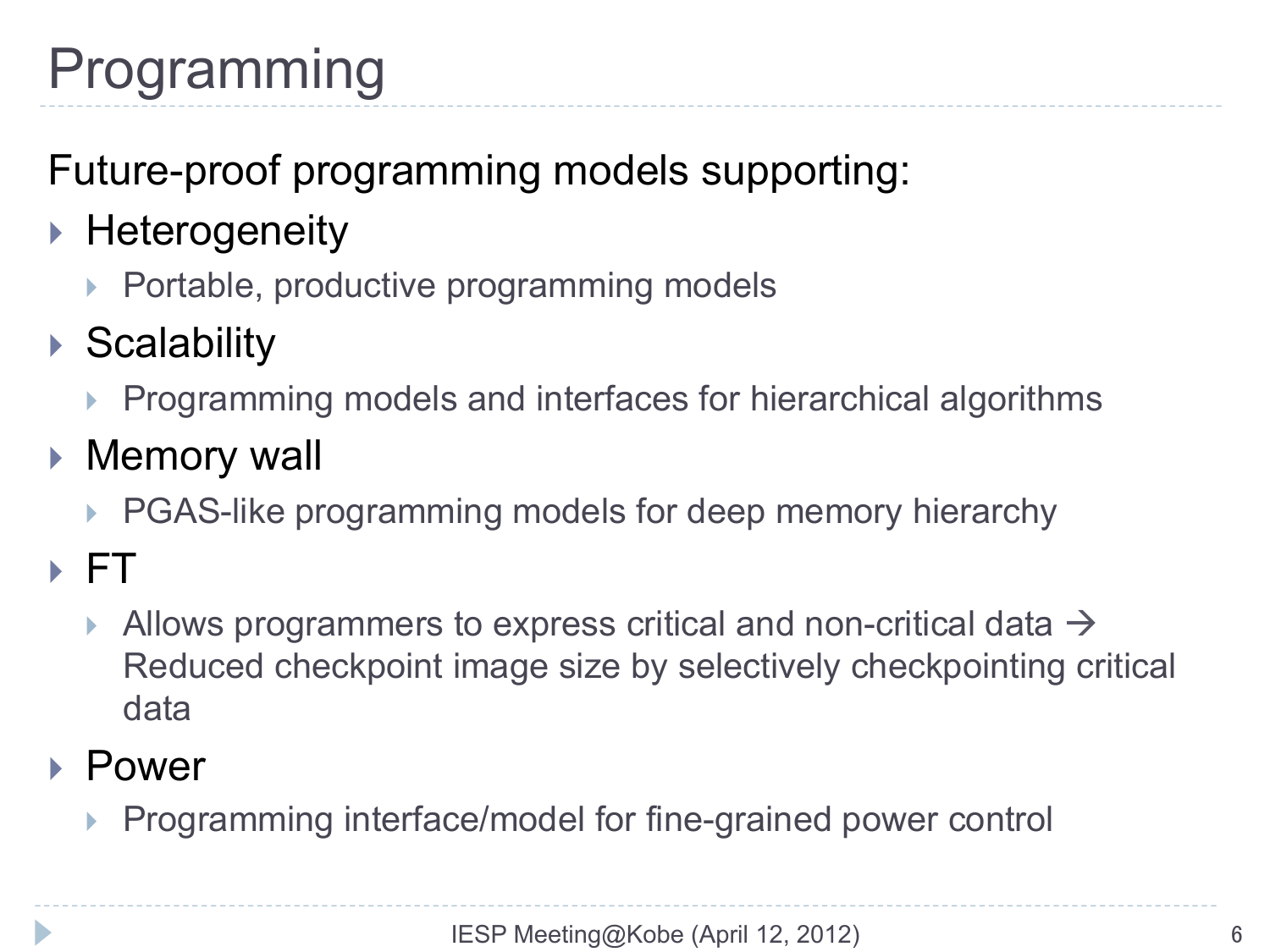### Programming R&D Approaches

- Directive-based programming
	- Directives for PGAS (e.g., XMP)
	- Directives for accelerators (e.g., OpenACC)
	- Allows for incremental development
- ▶ Domain-specific frameworks
	- Programming interface with domain vocabularies
		- } E.g., MapReduce, PDF frameworks, etc.
	- } Transparent domain-specific optimizations
		- ▶ E.g., Computation and communication overlapping in stencils
	- ▶ Allows for highly productive programming

Needs to establish long-term development and support community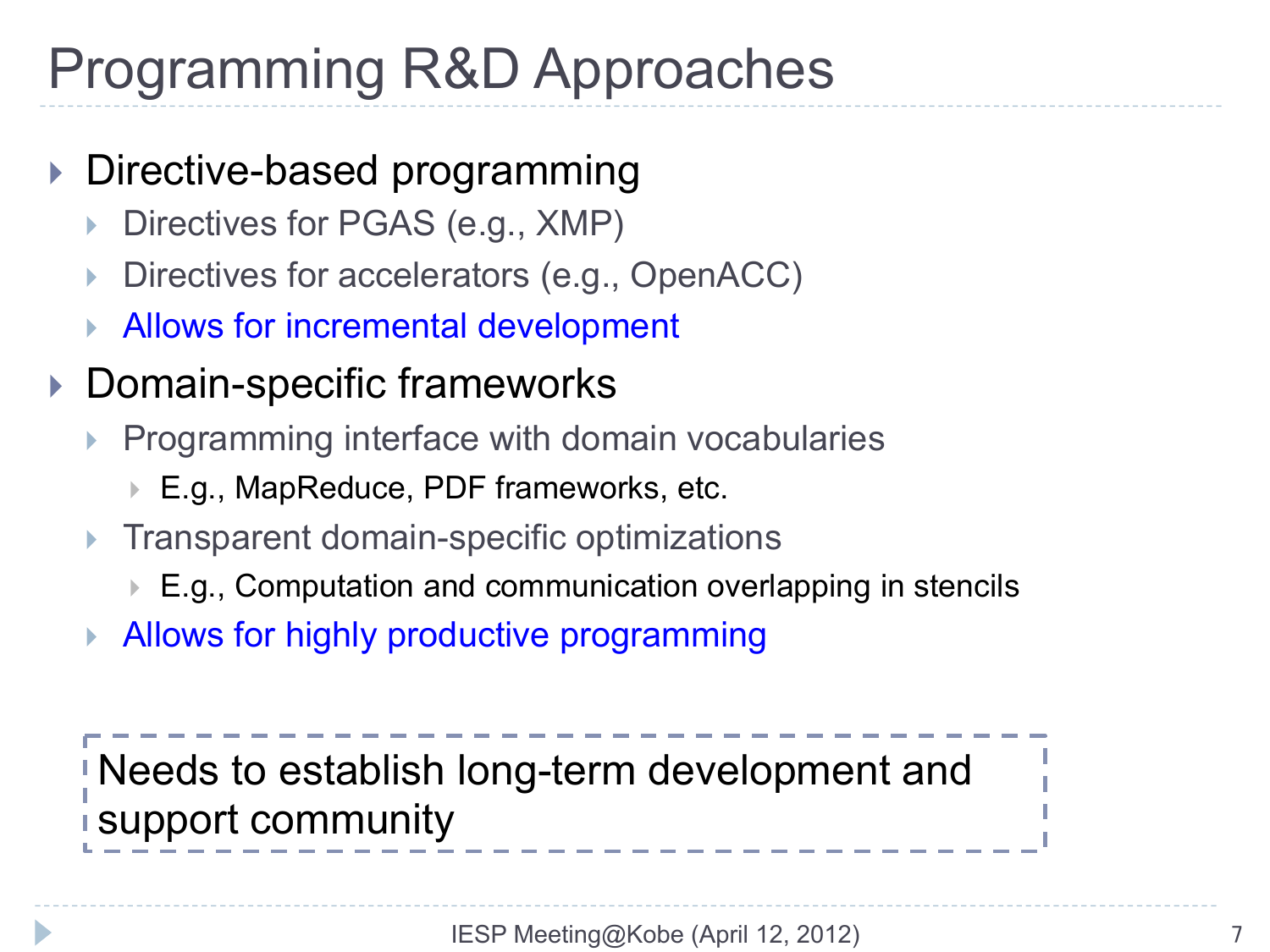# Numerical Libraries

#### ▶ Heterogeneity

- High performance libraries for heterogeneous machines
- **Scalability** 
	- ▶ Communication-avoiding algorithms
- ▶ Memory wall
	- ▶ Locality optimizations
- $\blacktriangleright$  Fault tolerance
	- Algorithm-based fault tolerance
	- Fault-aware high-performance libraries

#### ▶ Power

▶ Power-efficient algorithms

Needs to extract common computation patterns from the target applications